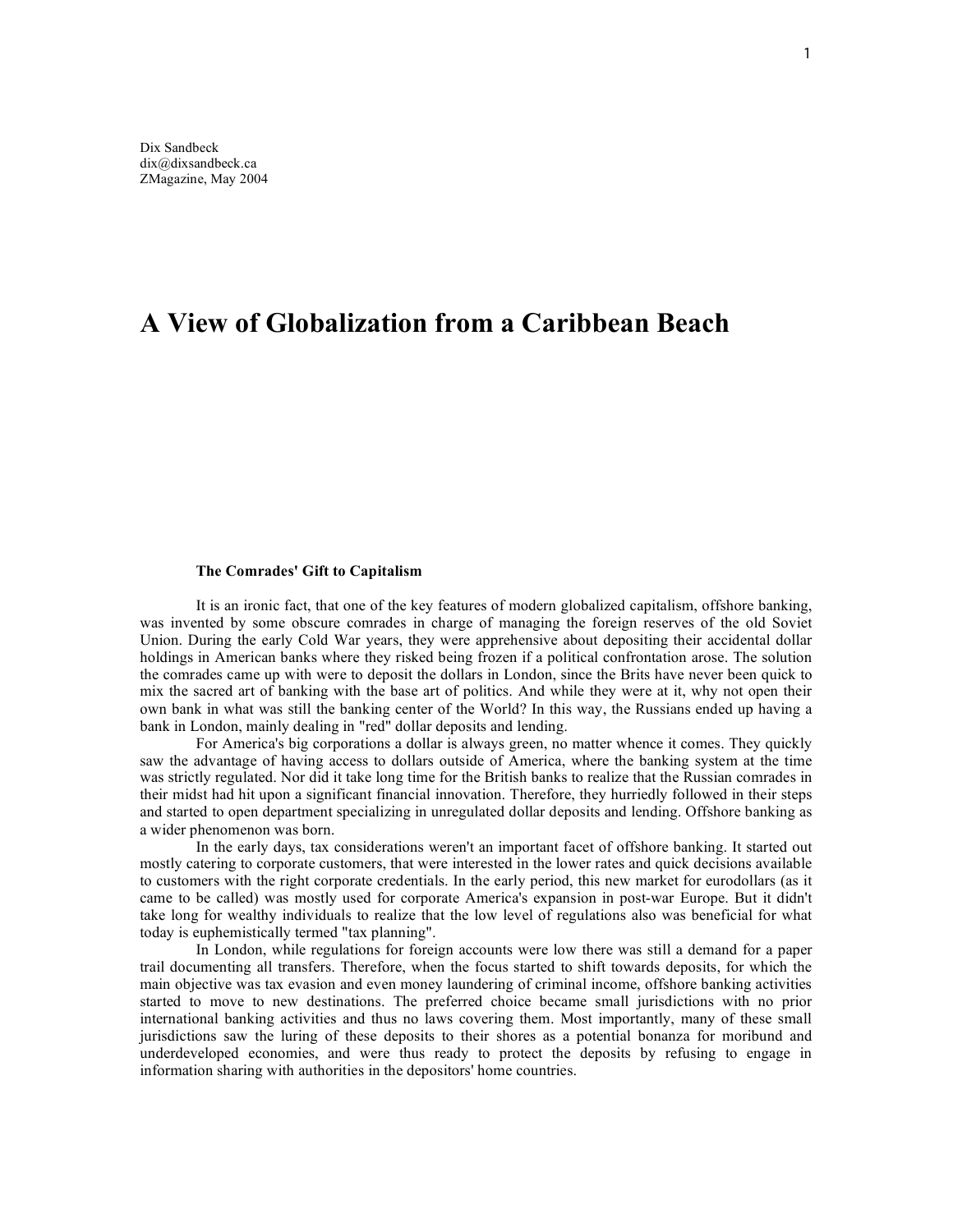## **The Outsourcing of Jobs and Profits**

In recent decades, another prominent feature of the ongoing globalization has been the outsourcing of manufacturing to developing economies where labor costs are much lower. However, the question of labor cost is not as simple as it appears. The direct labor cost going into a product can be as low as one percent of its final sales price, as recent revelations regarding manufacturing conditions for Nike products have shown. It is also worth noting that products, when they are brand names, as Nike's are, have higher price inelasticities, which translates into higher abilities to absorb labor costs. Thus, seen only from a price consideration, much of the outsourced production could probably—using normal profit standards—be kept in the US by accessing the growing pool of workers within its borders forced to accept whatever minimum wage work they can get. Clearly, it appears that there are other factors behind the trend of offshore outsourcing of the corporate production activities.

Here the tax havens come back into the picture. Offshore production in a global economy creates new possibilities for reducing tax liabilities, that don't exist if a company both produces and sells within its home country only. To take advantage of this, when moving a production offshore, it is typically accompanied by the establishment of a subsidiary in a tax haven to which ownership of the so-called soft assets, such as patent rights, brand names and company logos, are transferred. The tax haven subsidiary will thereupon invoice the offshore manufacturer for the "right" to use these soft assets.

This transform the soft assets from balance sheet items into costs embedded in the products when they return to the home country. Since the tax haven subsidiary is fully owned and operationally controlled, the cost structure of the whole process can be geared up and down so that profits in the home country disappear no matter what sales prices can be fetched in the home market. Sometimes the process is refined by moving the main company itself—either as an empty shell registration or as a skeleton corporate headquarter—to the tax haven. This leaves a subsidiary with all the rest of normal corporate functions, such as design, marketing, distributing, and the majority of the corporate executive staff, in the original home country.

A key aspect of the whole process is that it is increasingly tailored to the interests of top corporate executives, at the expense of ordinary shareholders. For example, the corporate elite can have part of their remuneration hidden as "consulting" fees paid to shell companies and bank accounts the executives themselves have set up in the tax haven, with the money coming from the revenue accruing to the subsidiary that holds the soft assets.

## **The Culture of Free Riders**

Interpolating from a sample of credit card transaction records, the IRS concluded that upwards of two millions Americans access funds held in tax haven bank accounts by credit cards, while tax returns only reported 170,000 accounts. In the Cayman Islands alone, deposits totaled more than \$800 billion, which equals one-fifth of all deposits within the US. A conservative estimate is that upwards of \$70 billion in taxes are lost every year due to the hiding of income in the tax havens. However, since the Bush Administration cut the IRS' auditing staff drastically, the IRS has essentially been reduced to the role of an onlooker.

The growing problem of tax evasion occurring in tax havens spurred the OECD into action in 1998, with the Clinton Administration signing onto the process. Forty-three identified offshore tax havens were notified that they would have to comply with a certain level of information exchange, otherwise they would be the target of countermeasures. Despite the fact that both the OECD demands and the contemplated countermeasures were very weak, they were too much for the Bush Administration, who in 2001 gave the activities in the tax havens another free pass by declaring that the OECD demands were "not in line with this administration's priorities." Anybody surprised here?

The OECD initiative had brought all the market extremist behind the Bush Administration out on the war path with Tom DeLay leading the charge. According to him, tax "planning", as everything else, should be left to free, unregulated market forces. Let the chips fall where they may. That we are talking of forces exhibiting asymmetries of almost incomparable proportions doesn't matter. Forget about the fact that